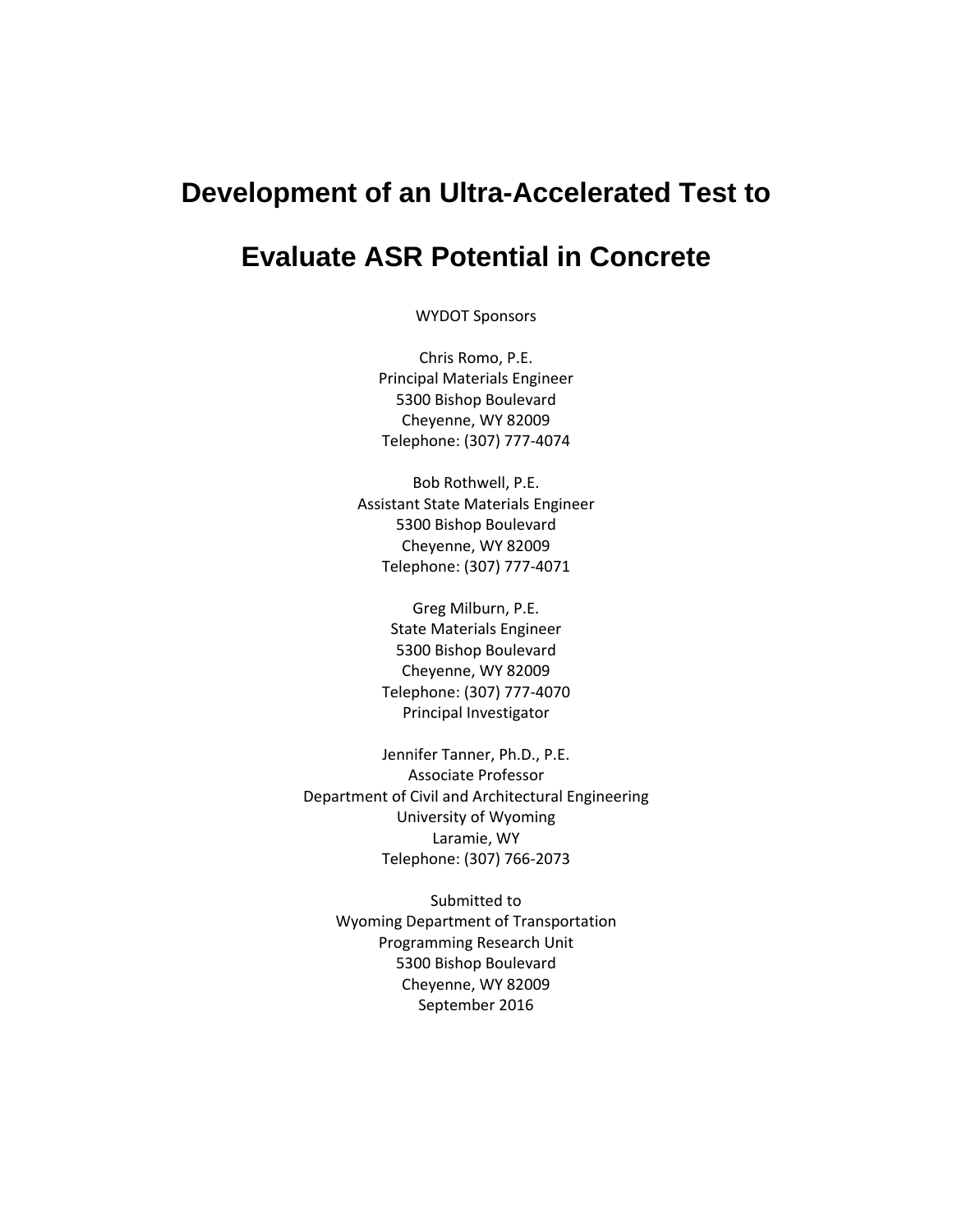## **Executive Summary**

ASR is a global concrete durability problem with a complexity that continues to plague Wyoming. Although a simple, expeditious way to identify reactive aggregate, cement, and an appropriate mitigation measure does not exist; recent research shows promise of a week‐long test to evaluate combinations of coarse and fine aggregates. This proposed test has the potential to replace the year-long concrete prism test.

Alkali silica reaction (ASR) is a significant problem in Cheyenne and other towns because of the presence of reactive aggregates. Although an effective mitigation technique exists in the form of adding effective fly ashes to concrete mix designs, not all fly ashes mitigate ASR in an equal manner. WYDOT's only means of evaluating fly ash as a mitigating agent is utilizing ASTM C1567 along with the history of the fly ash and the aggregates. The autoclave test would be extended to consider results of fly ashes combined with local aggregates. The overall goal is to provide a single test that can combine aggregates, cement, and mitigating measures within a one week time frame. Currently WYDOT ships fly ash from Texas to use as a mitigating. Finding locally available sources will improve sustainability and use a waste product.

If suitable fly ash is not available, WYDOT specifies that contractors add lithium nitrate to concrete design mixtures. The cost of this mitigation can be significant. The primary goal of this project is cost savings by producing durable concrete with an extended service life.

## **Problem Statement and Background**

Alkali‐silica reaction (ASR) is a global concrete durability problem, and the reactivity of certain aggregates has plagued the concrete around the world. Alkali‐silica reaction (ASR) was first recognized as a distinct concrete durability problem in California in 1940 by Stanton who recognized that the reaction was dependent on the interaction of several factors including the type of cement, the aggregate used in the concrete mixture, and the environmental exposure conditions. Common reactive mineral types were found to include: opal, chalcedony, cristobalite, tridymite, and cryptocrystalline quartz (Hobbs 1988). More recent work identifies four ingredients that must be present in the concrete: reactive aggregate, sufficient alkali, calcium hydroxide, and sufficient moisture (Rajabipour et al. 2015; Thomas 2007). Alkali hydroxides in the concrete pore solution react with free silica in the aggregate, producing an alkali‐silica gel product. This gel readily absorbs water and expands; this can lead to cracking and premature deterioration in concrete. The cyclic nature of the problem is illustrated in Figure 1 and examples are prevalent around the state as shown in Figure 2 and Figure 3. Sections of the highway with large pop-outs are inherently unsafe and should be fixed using simple and costeffective measures.

The most widely accepted tests for evaluating ASR potential are the Accelerated Mortar Bar Test (AMBT or ASTM C1260) and the Concrete Prism Test (CPT or ASTM C1293). Each of these test methods are explained in detail in the following sections.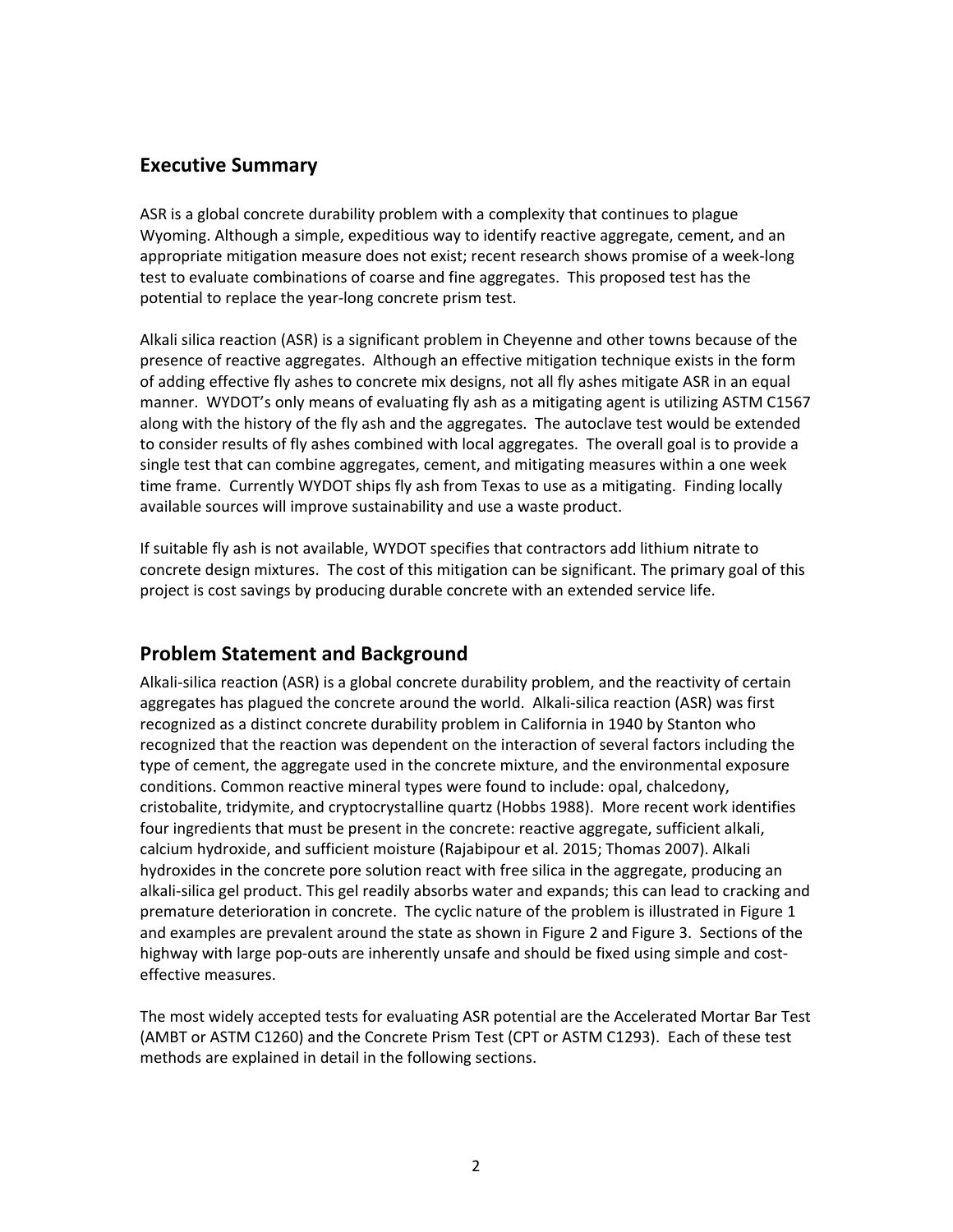

**Figure 1. Cyclic nature of ASR in concrete.**



 **Figure 2. Examples of damage due to ASR in Wyoming a) concrete steps in Cheyenne, b) Federal Street in Riverton, and c) Federal and Pershing in Riverton**

#### *Mortar bar test*

In 1986, Oberholster and Davies developed a test in South Africa (Oberholster and Davies 1986) that would eventually result in the ASTM C1260 test, formally adopted in 1994. The mortar bars are stored in 1 N NaOH solution at 80°C to accelerate the reaction, and the water/cement ratio is specified at 0.47. After casting, the bars are stored in a moist curing room for 24 hours. Then an initial comparator reading is taken, after which the bars are immersed in tap water at 80°C for 24 hours. The mortar bars are then placed in the NaOH solution at 80°C and measured periodically over the next 14 days. According to ASTM C1260, 14 day expansions less than 0.1% indicate an innocuous aggregate. Expansions greater than 0.2% indicate a highly reactive aggregate, and expansions between 0.1% and 0.2% mean the aggregate is potentially reactive. Some problems with ASTM C1260 test include false positives and false negatives. In some cases ASR reactions are not determined using this test method. (Sommer et al. 2000; Folliard et al. 2006) In other cases due to the harshness of this test, aggregates that would perform well in the field are discarded (Grattan‐Bellew 2000; Lu 2000).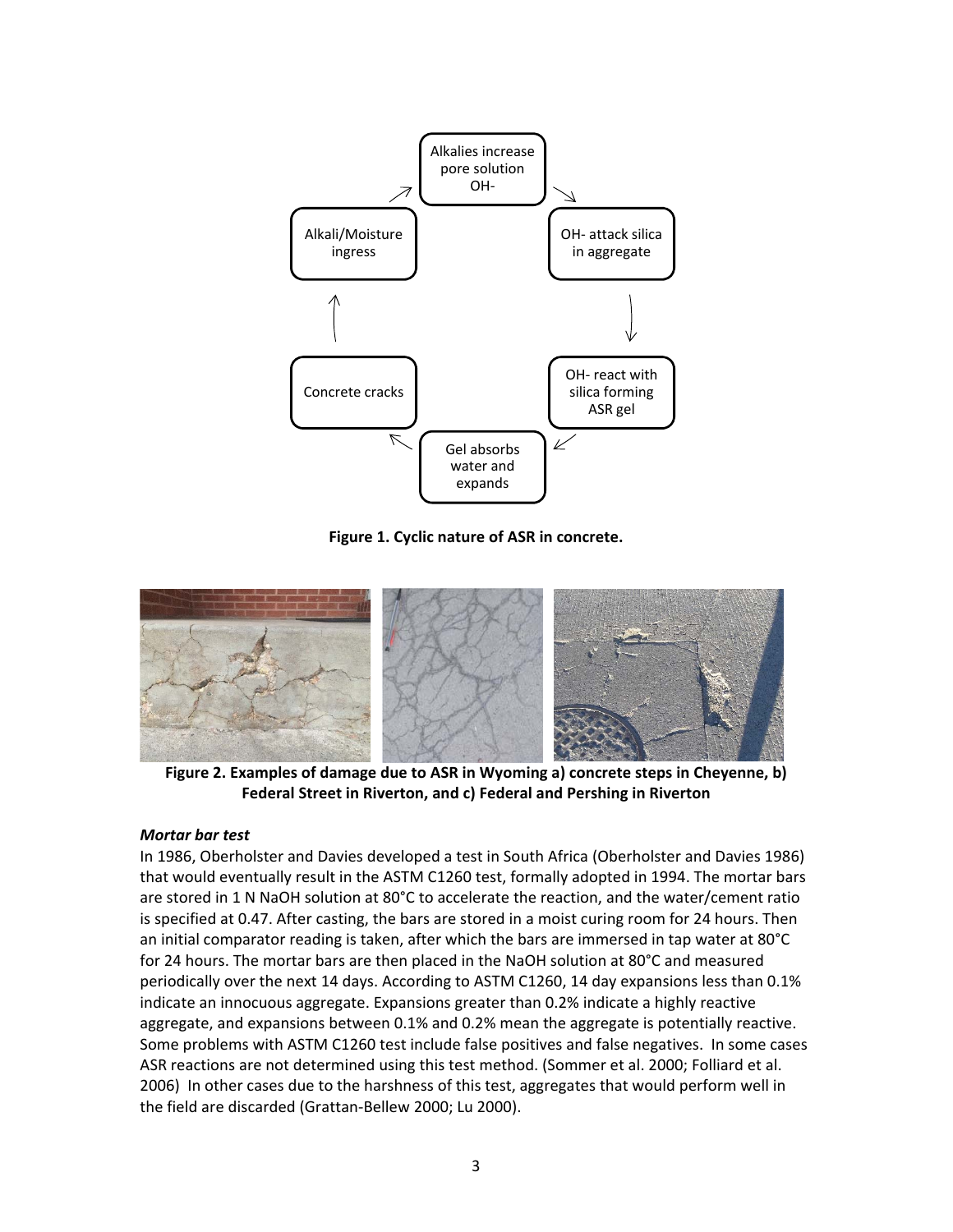

Figure 3. ASR damage on Interstate 80, east of Cheyenne a) general ASR map cracking, b) pop**outs combined with map cracking, and c) concrete failure between dowel bar retrofits is attributed to ASR.**

#### *Concrete prism test (CPT)*

The development of the concrete prism test (CPT) began in the 1950s and was motivated by the failure of ASTM C227 to correctly identify both ASR and alkali‐carbonate reactivity (ACR) (Thomas et al. 2006). The test uses  $3 \times 3 \times 11$  %" prisms with a w/c ratio between 0.42 and 0.45, a specific proportion of coarse and fine aggregate, and a cement content of 420 kg/m<sup>3</sup>. The cement should have a total alkali content the cement is boosted by the addition of NaOH to the mixture to yield a total alkali content of 1.25% by mass of the cement. An initial length measurement is then taken and the prism is placed in a 100% RH environment at 100°F (38°C). Unfortunately, this testing requires two years to evaluate a potential aggregate/fly ash combination because of the possibility of slowly reacting gel.

This test considers both fine and coarse aggregate combinations at the same time, rather than only one fraction as is done in mortar bar testing. Of the accelerated test methods, ASTM C1293 provides the best correlation with field performance and is therefore regarded as the most authoritative accelerated test for reactivity (Cornell 2002). The disadvantage to this test is that when evaluating the effectiveness of fly ash, the duration is two years because of the possibility of slowly reacting ASR aggregates.

Concrete prism tests are preferable to accelerated mortar bar tests for the following reasons: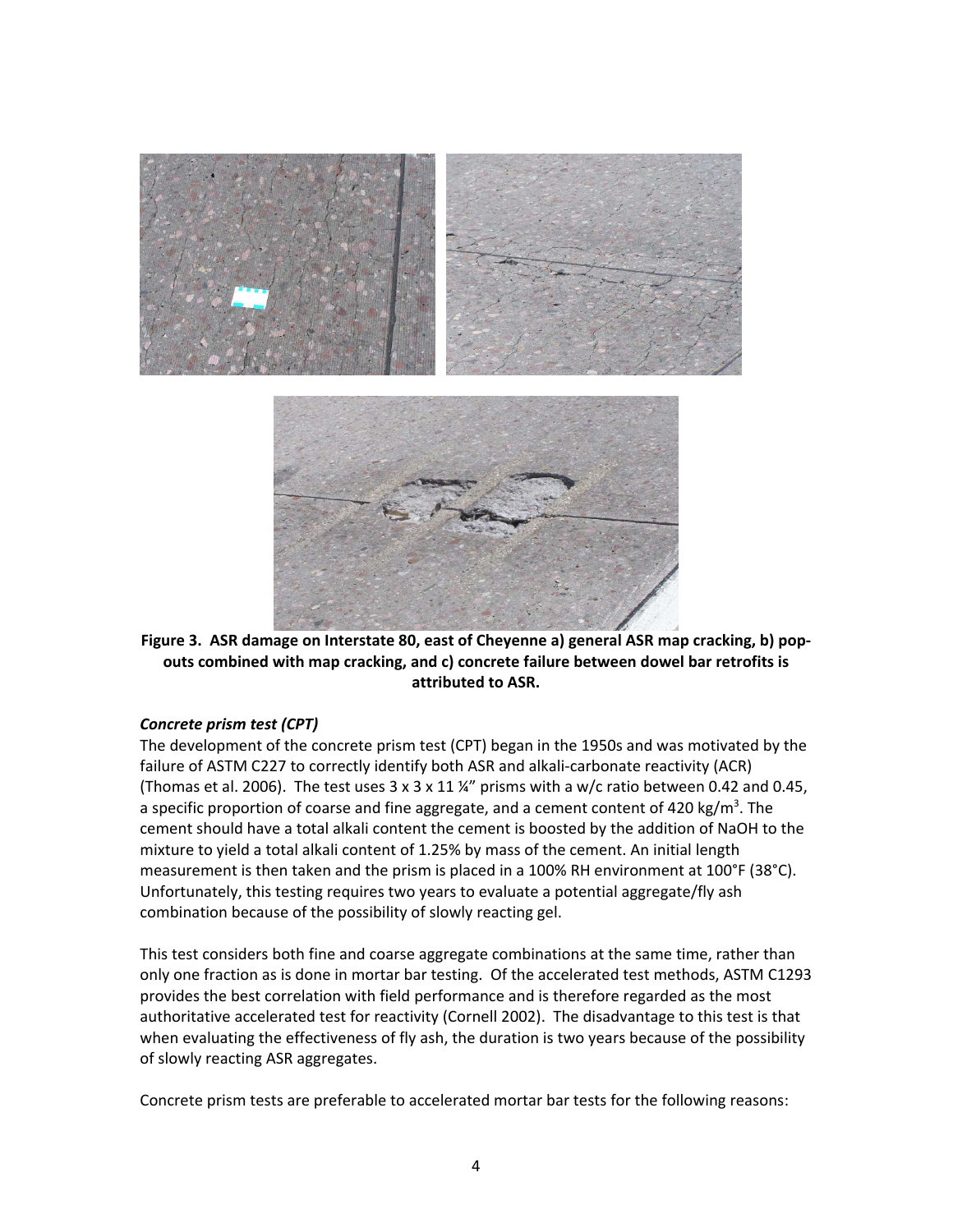- 1. it combines actual coarse and fine aggregates rather than crushing coarse aggregate into fine aggregate particle sizes;
- 2. it supplies a more realistic level of alkalies are provided rather than the unlimited source of alkalis used in the AMBT;
- 3. it is subjected to 100% relative humidity rather than being submerged in solution; and
- 4. it is run at 100 F which is closer to summer temperatures in Wyoming rather than 140 F.

### *Ultra‐rapid concrete prism test (UR‐CPT)*

Recent work at the Universities of Alabama and Wyoming has provided insight into testing concrete prisms using an autoclave method to accelerate aging in prisms. Good agreement between the studies is an indication of the promise of this particular test method. The same concrete prisms used in the CPT test are placed in an autoclave at a temperature of 271 F. This method retains the advantages of the CPT test and reduces the duration considerably. A summary of testing details are highlighted in Table 1.

| <b>Test Method</b>  | <b>Advantages</b>                        | <b>Disadvantages</b>           |
|---------------------|------------------------------------------|--------------------------------|
| Mortar bar test     | -Short duration                          | -False positives and negatives |
|                     | -Relatively simple procedure             | -High standard deviations      |
|                     |                                          | between laboratories           |
| Concrete prism test | -Combines coarse and fine aggregate      | -1 or 2 year duration          |
|                     | -Simple procedure                        |                                |
| Ultra-rapid prism   | -Potential to eliminate the difficulties | -Under development             |
| test                | that plague mortar bar testing           | -Limited data is available     |
|                     | -Relatively inexpensive                  |                                |

#### **Table 1. Summary of test methods presented above.**

#### *Aggregate reactivity in Central and Southern Wyoming*

The original project was funded to answer the question of how reactive are the aggregates in the big horn basin. There is a concern that unnecessary and expensive mitigation may occur due to false positives from ASTM C1567 in the Big Horn Basin. Eight Wyoming aggregate sources were selected for in-depth study of the ASR potential. After extensive testing, the UW research team provided a graphical classification illustrated in Figure 4 with results tabulated in Table 2. Reactivity is indicated by the size and color of the stars. For example, non‐reactive pits are identified with a green star. Clearly Harris and Devries Farm pits, represented by green stars, do not need mitigation and this has reduced mitigation costs for WYDOT.

Field specimens were constructed as a method to provide real time performance and data will be collected at appropriate intervals based on the age of specimens. At the start of the project, the UW outdoor laboratory was one of five in the world and now 25 field exposure sites exist (Warner and Ideker 2012).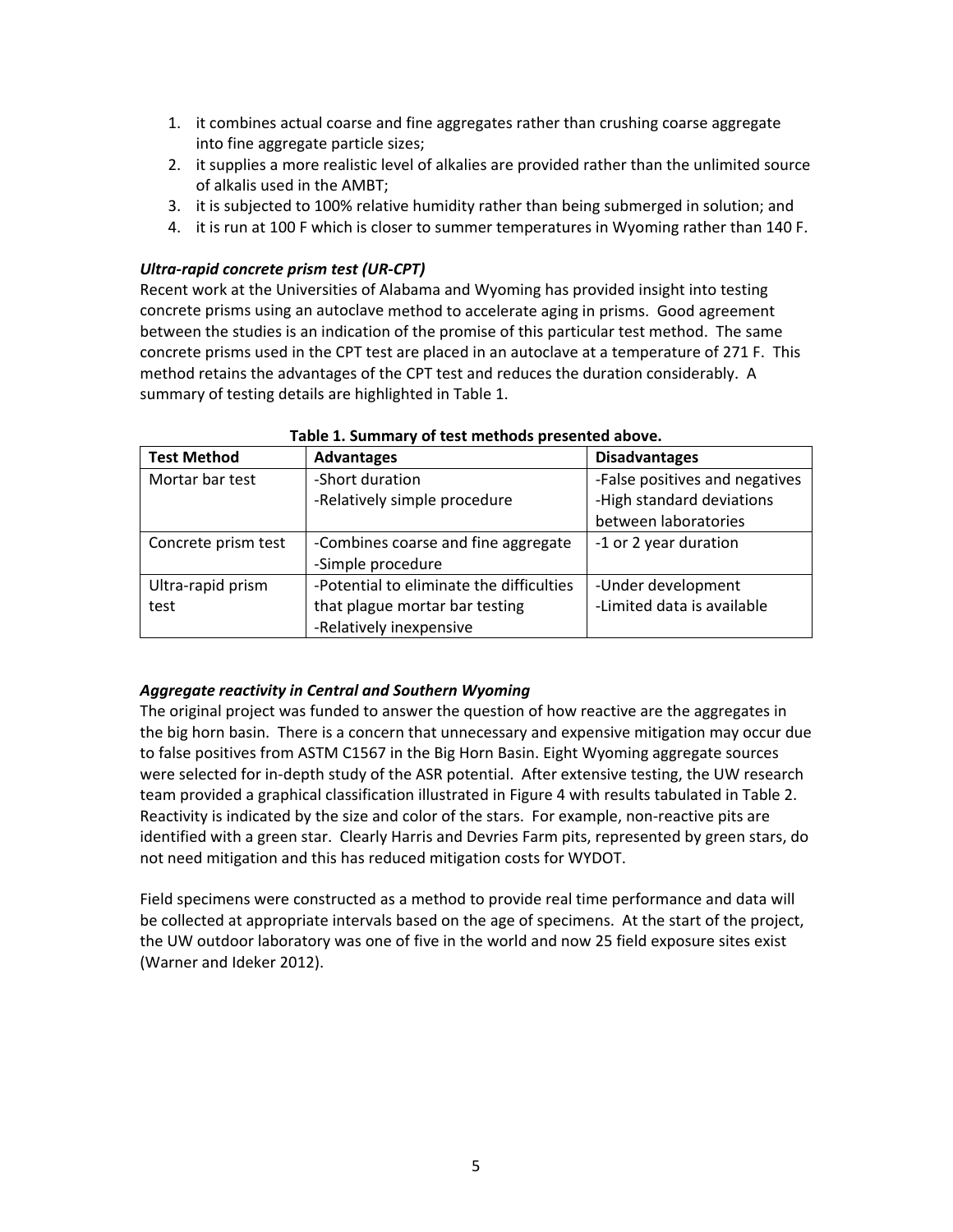

**Figure 4. Location of aggregate sources in Wyoming. Reactivity is indicated by colored stars.**

| <b>Aggregate Name</b> | Abbreviation | <b>WY Location</b> | <b>Classification</b> |
|-----------------------|--------------|--------------------|-----------------------|
| <b>Black Rock</b>     | BR           | Powell             | MR                    |
| Devries Farm          | <b>DFP</b>   | Thermopolis        | <b>NR</b>             |
| Goton                 | GP           | Greybull           | MR/HR                 |
| Harris                | HP           | Cody               | <b>NR</b>             |
| Knife River           | <b>KR</b>    | Cheyenne           | <b>HR</b>             |
| Labarge               | <b>LBG</b>   | Worland            | <b>MR</b>             |
| Lamax                 | LX           | <b>Basin</b>       | <b>MR</b>             |
| Worland               | <b>WOR</b>   | Worland            | <b>MR</b>             |

**Table 2. Aggregate abbreviations and locations**

\*NR=non‐reactive, MR=moderately reactive, HR=highly reactive.

## **Ultra‐accelerated autoclaved concrete prism test method**

The proposed testing in this research accelerates concrete prism exposure time period by combining moderate pressures and temperatures. Specimens are created, initially cured, and then stored in an autoclave. This accelerated exposure provides results that could be available within one week. Figure 5 illustrates the results of four aggregates and 1293 results (Giannini and Folliard 2013). The correlation is very good.

Research on using autoclaving techniques is limited to those using the mortar bar tests (Grattan‐ Bellew 1997; Duchesne and Berube 1992; Fournier et al. 1991). As a result the disadvantages of the mortar bar test also apply to those research efforts. Extending the test method to evaluate prisms that combine coarse and fine aggregates makes the test specimens more realistic and other investigators show promising results (Giannini and Folliard 2013; Lui 2010; Lu et al. 2006)

Repeatability of any test method is necessary if this test method is to be considered on a larger scale. After additional work, Wyoming and Alabama have tested the same aggregates and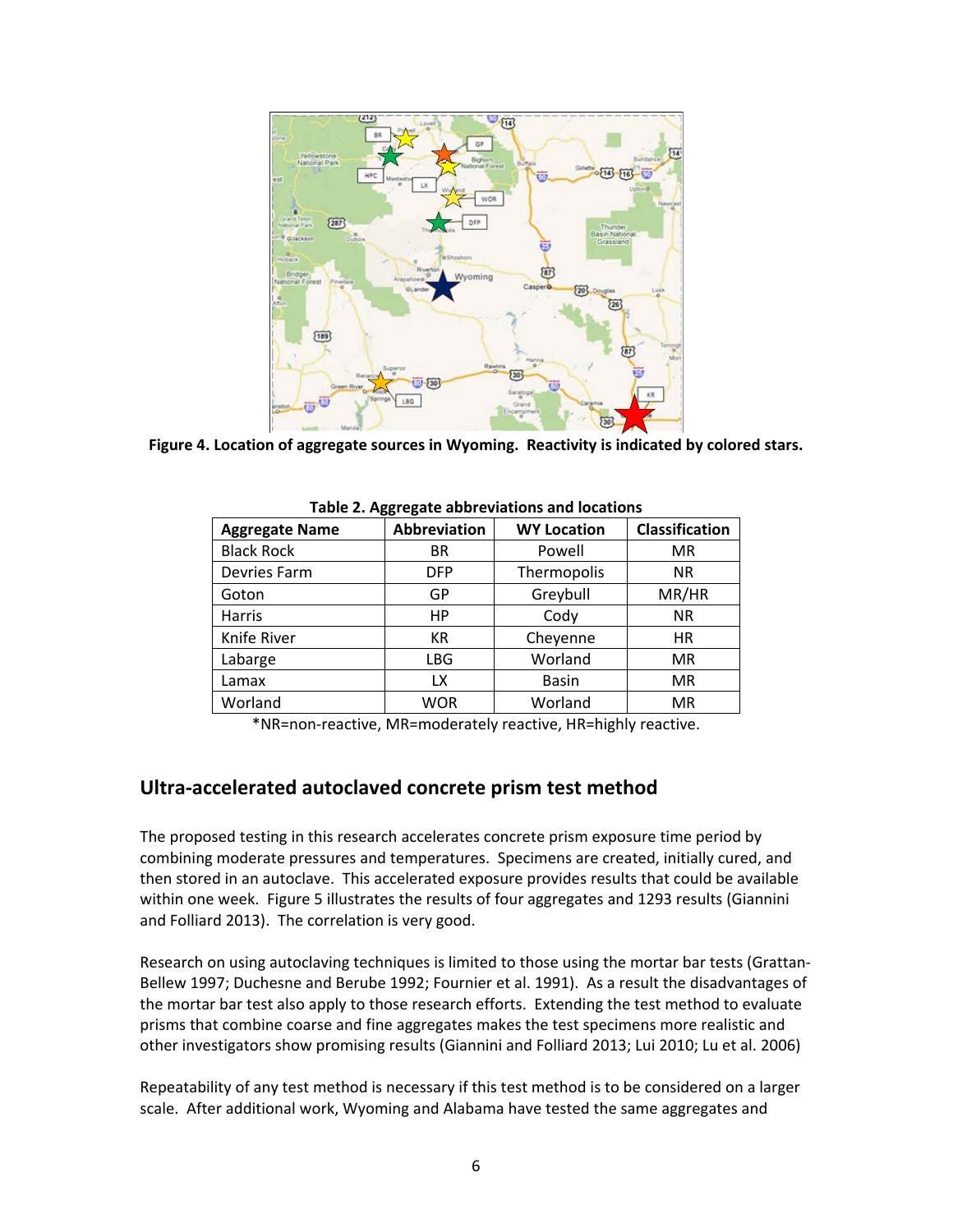obtained similar results for two sources of aggregates, as shown in Figure 6. That data indicates promise of an ultra‐accelerated test method to avoid the year‐long delay in exposure time.

Preliminary results warrant evaluating and testing a larger number of aggregates. In addition, results could be compared to outdoor exposure blocks that are approaching 8 years old. Also, repeating the test procedure to combine coarse and fine aggregates fractions would match the WYDOT specification. This constitutes Phase I of the proposed research plan.



**Figure 5. Preliminary results to compare CPT and autoclave test.**



**plot.**

Phase II of this proposal considers the chemistry of fly‐ashes that are available to Wyoming. The quality and characteristics of fly ash vary widely based on the source of coal from which it is produced. Coals from bituminous sources are generally lower in CaO than those produced from subbituminous coals (Portland Cement Association 2002). A separate suite of tests to evaluate the effectiveness of fly ash mitigation using the 2‐year CPT test will become available in August 2017. This research project will also pair the fly ash combinations with selected aggregates to determine the suitability of the autoclave test with fly ash.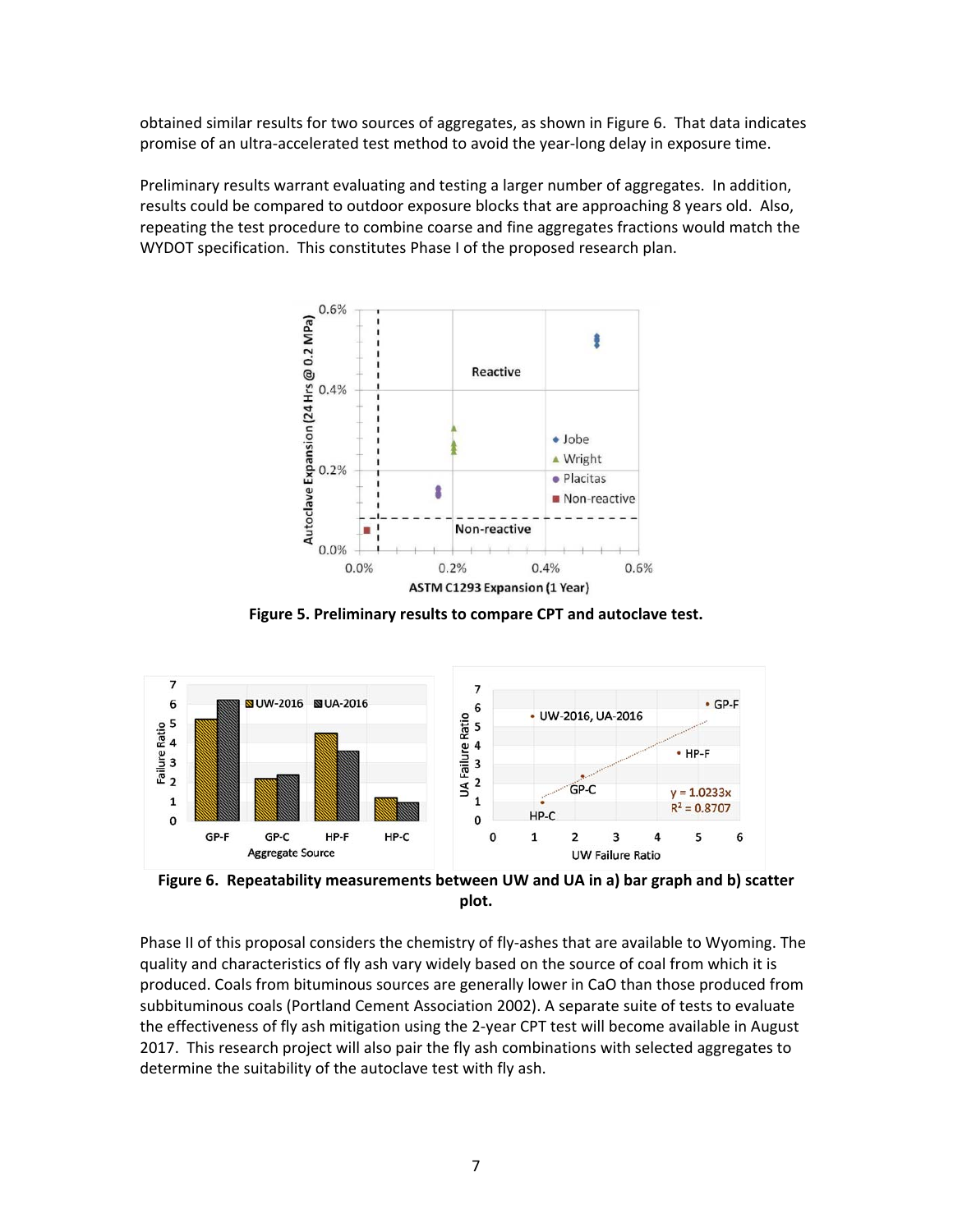This mitigation technique is sustainable because it uses a waste product to solve a current issue with concrete produced in Wyoming. Furthermore, it reduces the need to use a costly mitigating agent such as lithium.

#### *Determination of frost action on field block specimens*

Phase III of this project will collect data at month intervals during the course of a year to isolate if field block expansions are being exacerbated by freeze-thaw actions. Measured expansions for Knife River aggregates in Texas and Wyoming are compared in Figure 7. As expected, exposure blocks from the University of Texas expand more quickly. What is interesting to note is that the Wyoming field block expansions catch up to those in Texas and in the case of boosted specimens, they exceed those in Texas despite the colder climate in Wyoming. Measurements will be taken at a more frequent interval to determine if they grow more quickly in winter months.



**Figure 7. Comparison of average UW to UT field exposure expansion for KR ‐ a) unboosted (UBFS) and b) boosted (BFS).**

### *Additional studies on Recycled Concrete Aggregates*

Previous research at Wyoming and Oregon State shows that recycled concrete aggregate (RCA) can be used to create durable concrete in new construction (Ideker, Tanner et al. 2012a, 2014). When heavily damaged ASR concrete is removed from the field, it can be mixed with virgin aggregates to create non‐expansive, strong, and durable concrete. Wyoming has completed a round robin study of accelerated mortar bar tests (AMBTs) using recycled concrete aggregates among eight laboratories. As expected, the standard deviation was higher by combining recycled concrete aggregates with virgin aggregates.

A similar round robin study is proposed using the concrete prism test method. Although the duration is one‐year, the anticipated benefits outweigh the time frame. Matching funds will be requested from the mountain plains consortium for this portion of the grant. In the event that matching funds are not awarded, this fourth phase will be eliminated from the project. This portion of the project adds sustainability to construction projects.

## **Project Summary**

The overall project consists of four phases as described below.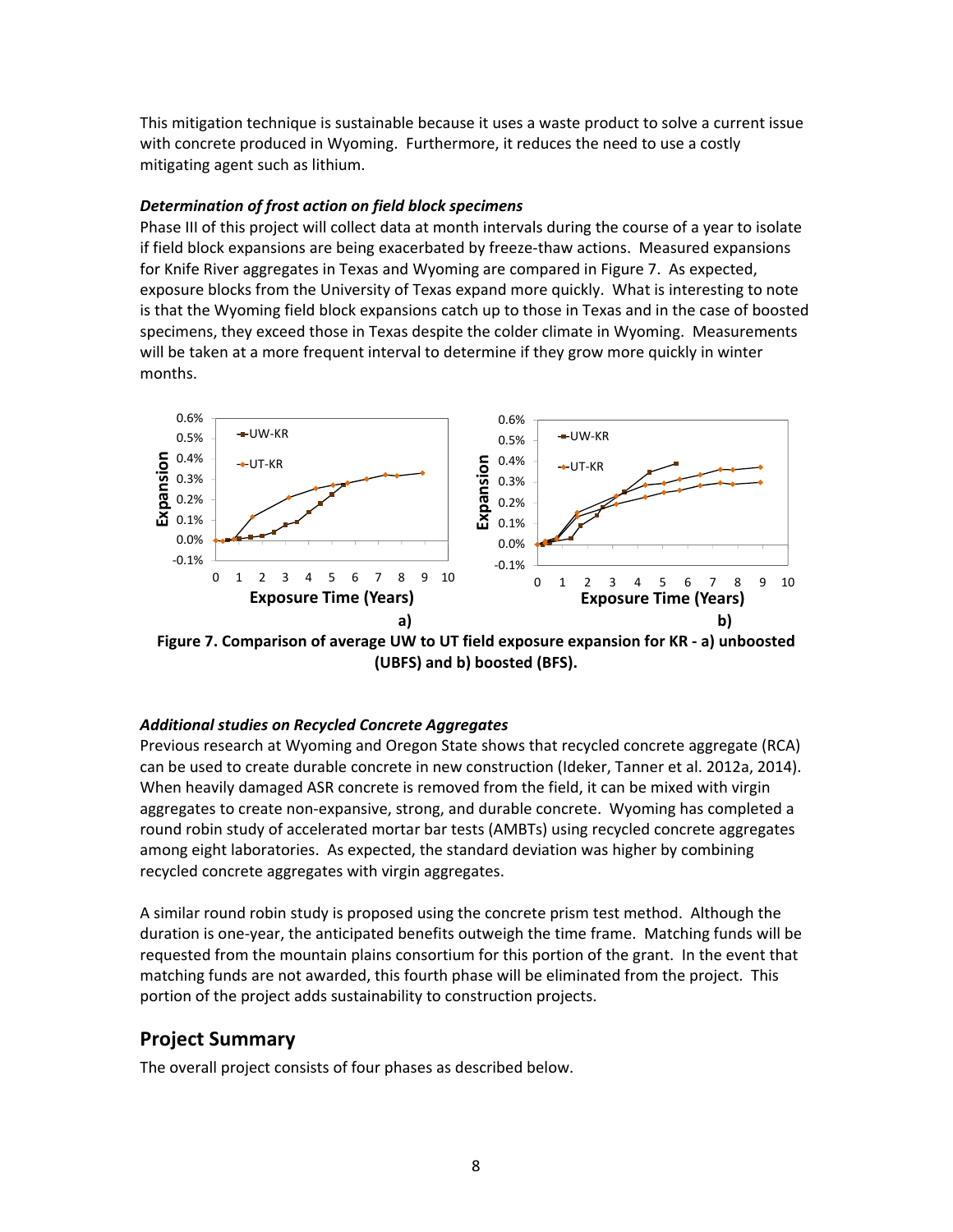### *Phase I – Evaluation of autoclave test using combined coarse and fine aggregates to compare results of unmitigated combinations of the CPT.*

- Task 1 Secure, prepare, and cast specimens.
- Task 2 Measure and synthesize results.

### *Phase II – Additional ultra‐rapid concrete prism testing that could permit WYDOT to evaluate source specific fly ash sources.*

- Task 1 Secure, prepare, and cast specimens.
- Task 2 Measure and synthesize results.

#### *Phase III – Evaluation of frost action on field specimens.*

- Task 1 ‐ Measure field specimen expansions during winter and summer months.
- Task 2 Compare and evaluate results.

#### *Phase IV – Determination of effectiveness of RCA in CPT testing and further validation using the ultra‐rapid concrete prism test.*

- Task 1 Collect RCA samples and prepare materials to ship.
- Task 2 Perform testing of concrete prisms.
- Task 3 Collect data from other laboratories.
- Task 4 Synthesize and comment on variability of test results.

### **Work Schedule**

This work would be completed by a PhD student with help from an MS student. A schedule for the entire project duration is presented in Table 3.

| Year    | 2017 |   | 2018 |   |   | r. - , - - .<br>2019 |   |   | 2020 |   |   |   |   |
|---------|------|---|------|---|---|----------------------|---|---|------|---|---|---|---|
| Phase / |      |   |      |   |   |                      |   |   |      |   |   |   |   |
| Quarter | 3    | 4 | 1    | 2 | 3 | 4                    | 1 | 2 | 3    | 4 | 1 | 2 | 3 |
| P1-T1   |      |   |      |   |   |                      |   |   |      |   |   |   |   |
| P1-T2   |      |   |      |   |   |                      |   |   |      |   |   |   |   |
| P2-T1   |      |   |      |   |   |                      |   |   |      |   |   |   |   |
| P2-T2   |      |   |      |   |   |                      |   |   |      |   |   |   |   |
| P3-T1   |      |   |      |   |   |                      |   |   |      |   |   |   |   |
| P3-T2   |      |   |      |   |   |                      |   |   |      |   |   |   |   |
| P4-T1   |      |   |      |   |   |                      |   |   |      |   |   |   |   |
| P4-T2   |      |   |      |   |   |                      |   |   |      |   |   |   |   |
| P4-T3   |      |   |      |   |   |                      |   |   |      |   |   |   |   |
| P4-T4   |      |   |      |   |   |                      |   |   |      |   |   |   |   |

**Table 3. Proposed schedule for project**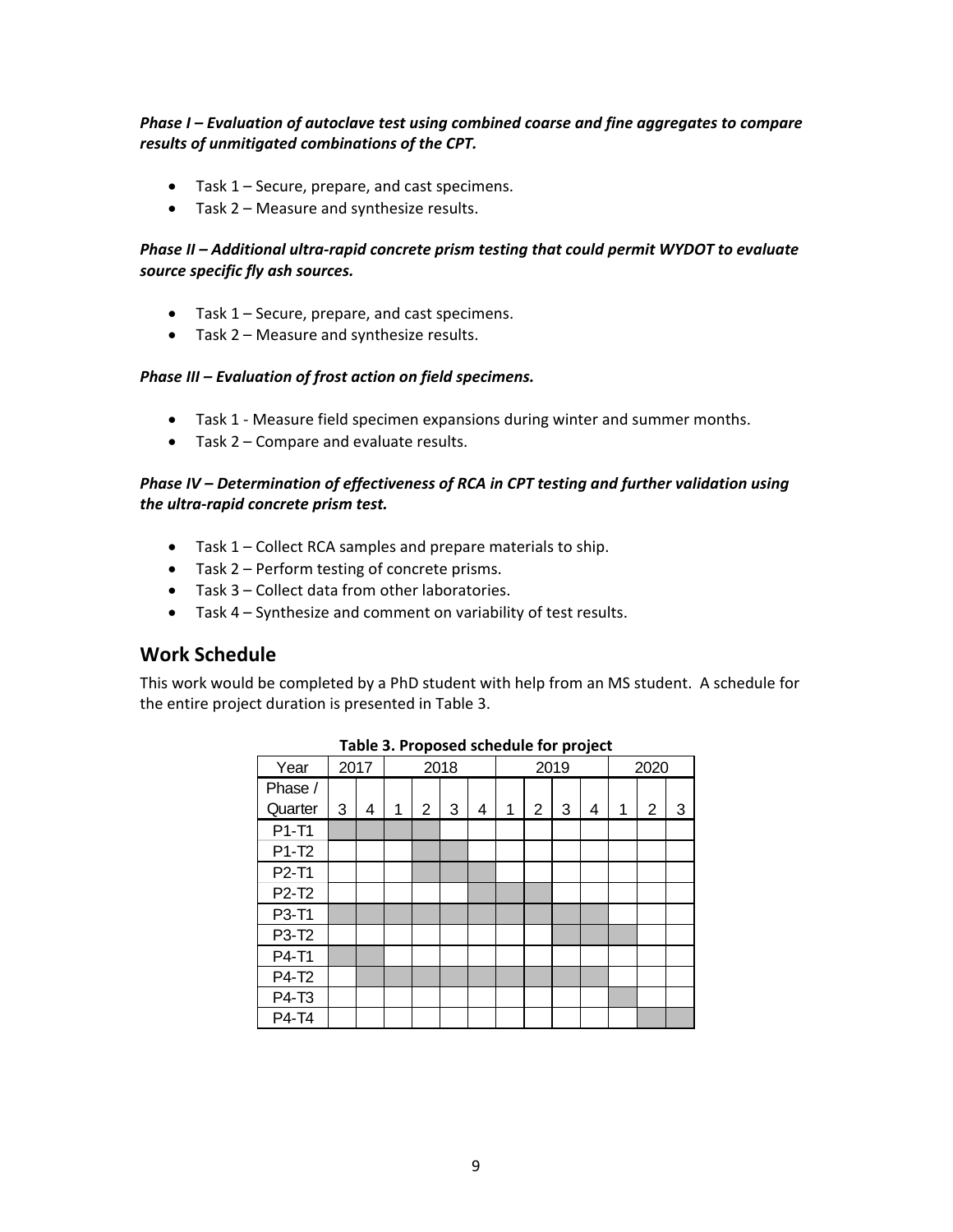# **Budget**

The combined resources of WYDOT equipment available at UW create a project that builds on previous work at UW and elsewhere. The UW portion of the proposal requested from RAC is \$142.9K. A detailed budget is provided in Table 4. With matching funds from MPC the total project cost is 192.9K.

|                            |                                                    | <b>UW</b>   | <b>WYDOT</b>   | <b>MPC</b> |         |  |
|----------------------------|----------------------------------------------------|-------------|----------------|------------|---------|--|
| <b>Senior Personnel</b>    | <b>Notes</b>                                       | request     | budget         |            | request |  |
| Tanner                     | 2 months of support                                | \$12,014    |                | \$         | 7,208   |  |
|                            |                                                    |             |                |            |         |  |
| <b>Other Personnel</b>     |                                                    |             |                |            |         |  |
| PhD student                | Three years of support                             | \$78,375    |                | \$         | 15,675  |  |
| Undergraduate assistant    | (\$10/hour x 10 hours/week x 12 weeks)*9%          | \$<br>654   |                | \$         | 654     |  |
| <b>Fringe Benefits</b>     |                                                    |             |                |            |         |  |
| Senior personnel x 49.863% |                                                    | \$<br>5.990 |                | \$         | 3,594   |  |
| <b>Operating Expenses</b>  |                                                    |             |                |            |         |  |
| Materials and supplies     | Supplies for creating and testing specimens        | \$<br>5,000 |                | \$         | 2,500   |  |
| Shipping                   | Shipping aggregate, cement and fly ash             | \$<br>2.500 |                | \$         | 1,500   |  |
| <b>Technical support</b>   | Machine shop time - 18 hours at \$50 per hour      | \$<br>600   |                | \$         | 300     |  |
| Communications             | Report publication/printing/editing                | \$<br>600   |                | \$         | 600     |  |
| Laboratory fees            | Equipment maintenance and upgrading autoclaves     | \$<br>2,000 |                | \$         | 550     |  |
| Sample collection          |                                                    |             | \$10,000       |            |         |  |
| <b>Travel</b>              |                                                    |             |                |            |         |  |
| Professional travel        | Trips to present findings at professional meetings | \$<br>3,000 |                | \$         | 2,000   |  |
| <b>Subtotal</b>            |                                                    | \$110,733   | \$10,000       | \$         | 34,582  |  |
| <b>Indirect Costs</b>      |                                                    |             |                |            |         |  |
| Direct costs x percentage  | 20% of costs WYDOT and 44.5% for MPC               | \$22,147    | $\blacksquare$ | \$         | 15,389  |  |
| <b>Total RAC request</b>   | <b>WYDOT</b> contribution                          | \$142,880   |                | \$         | 49.970  |  |
| Total project cost         |                                                    | \$192,850   |                |            |         |  |

| Table 4. Overall budget |  |
|-------------------------|--|
|-------------------------|--|

Salary is included for 5 semesters of PhD work as well as tuition and fees. The PI is funded for 1.25 months on this grant and 0.75 months on the MPC grant. Shop support is provided at 12 hours at a nominal rate of \$50 per hour.

Operating expenses include supplies and materials perform testing are included at 5K. Shipping aggregate or transporting to other laboratories is estimated at \$2.5K. Upgrading and maintaining laboratory space is 2.55K. Finally, a nominal budget of 0.6K is allotted for communications. The university overhead rate on the WYDOT portion of this project is 20%.

## **References**

ASTM C1260, *Standard Test Method for Potential Alkali Reactivity of Aggregates* ASTM C1293, *Standard Test Method for Determination of Length Change of Concrete Due to Alkali‐Silica Reaction*

ASTM C1567, *Standard Test Method for Determining the Potential Alkali‐Silica Reactivity of Combinations of Cementitious Materials and Aggregate (Accelerated Mortar‐Bar Method)* ASTM C289, *Standard Test Method for Potential Alkali‐Silica Reactivity of Aggregates* ASTM C33, *Standard Specifications for Concrete Aggregates*

State‐of‐the‐Art Report on Alkali‐Aggregate Reactivity (2008) ACI 221.1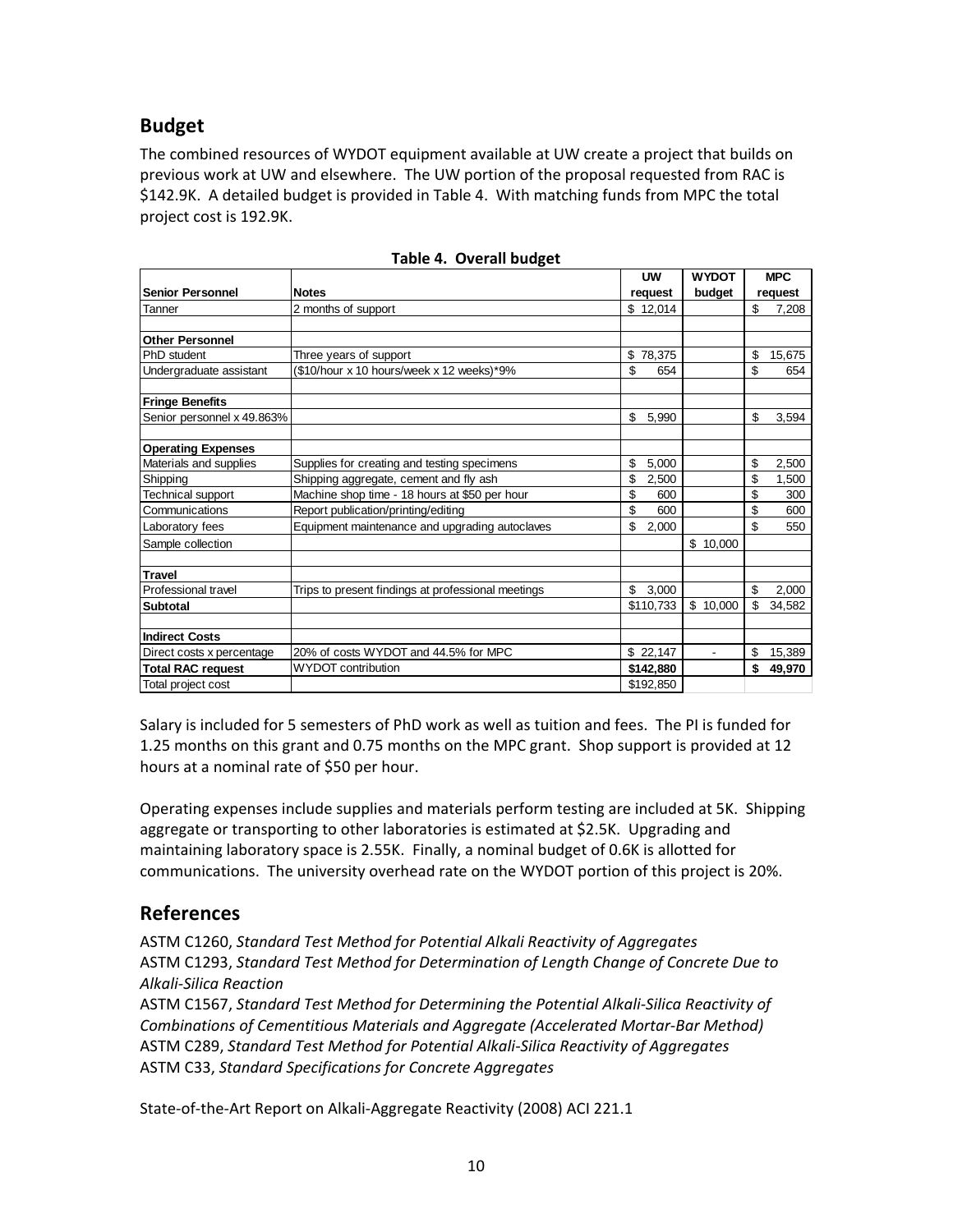Cornell, B. D. (2002). Laboratory investigations of alkali silica reaction using the concrete prism test and its modifications. Austin, Texas, University of Texas at Austin.

Duchesne, J., & Bérubé, M. A. (1992, July). An autoclave mortar bar test for assessing the effectiveness of mineral admixtures in suppressing expansion due to AAR. In Proc. 9 th Int. Conf. on Alkali‐Aggregate Reaction in Concrete (Vol. 1, pp. 279‐286).

Fertig, R., Tanner, J., (2012) "Evaluation of ASR potential in Wyoming aggregates using multiple accelerated tests" ICCAR 14<sup>th</sup> International Conference on Alkali Aggregate Reaction, May, Austin, TX.

Fiore, B., Tanner J., "Risk of Alkali‐Silica Reaction when Using Recycled Concrete Aggregate in New Concrete" Final Report, Mountain Plains Consortium, December 2015, pp 60.

Folliard, K.J. et al. (2006). "Preventing ASR/DEF damage in new concrete." TxDOT Final Report 4085.

Fournier, B., Bergeron, G., & Bérubé, M. A. (1991). A rapid autoclave mortar bar method to determine the potential alkali‐silica reactivity of St. Lawrence lowlands carbonate aggregates (Quebec, Canada). Cement, concrete and aggregates, 13(1), 58‐71.

Fournier, B. and Berube, M. A. (2000). "Alkali‐aggregate reaction in concrete: a review of basic concepts and engineering implications." Canadian Journal of Civil Engineering 27(2): 167‐191.

Fournier, B., Nkinamubanzi, P.‐C., Lu, D., Thomas, M. D. A., Folliard, K. J. and Ideker, J. H. (2006). Evaluating potential alkali‐reactivity of concrete aggregates, how reliable are the current and new test methods. Marc‐Andre Berube Symposium on Alkali‐Aggregate Reactivity in Concrete, CANMET, Ottowa.

Grattan‐Bellew, P. E., Lu, D., Fournier, B. and Mitchell, L. (2004). Mass Change, Petrography and Damage Ratings of Bars at the Completion of the Concrete Microbar Test. 12th International Conference on Alkali‐Aggregate Reaction in Concrete, Beijing, China.

Grattan‐Bellew, P. E. (1997). A critical review of ultra‐accelerated tests for alkali‐silica reactivity. Cement and Concrete Composites, 19(5), 403‐414.

Giannini, E. R., Folliard, K. J., (2013) "A rapid test to determine alkali‐silica reactivity of aggregates using autoclaved concrete prisms." Portland Cement Association, SN 3235, Skokie, Illinous, USA, pp 21.

Hooton, R. D. and Rogers, C. A. (1993). "Development of the NBRI rapid mortar bar test leading to its use in North America." Construction and Building Materials 7(3): 145‐148.

Idecker, Jason. (2012), "Do Current Laboratory Test Methods Accurately Predict Alkali‐Silica Reactivity?," ACI Materials Journal, Title no. 109‐M37, V. 109, No. 4 July‐August.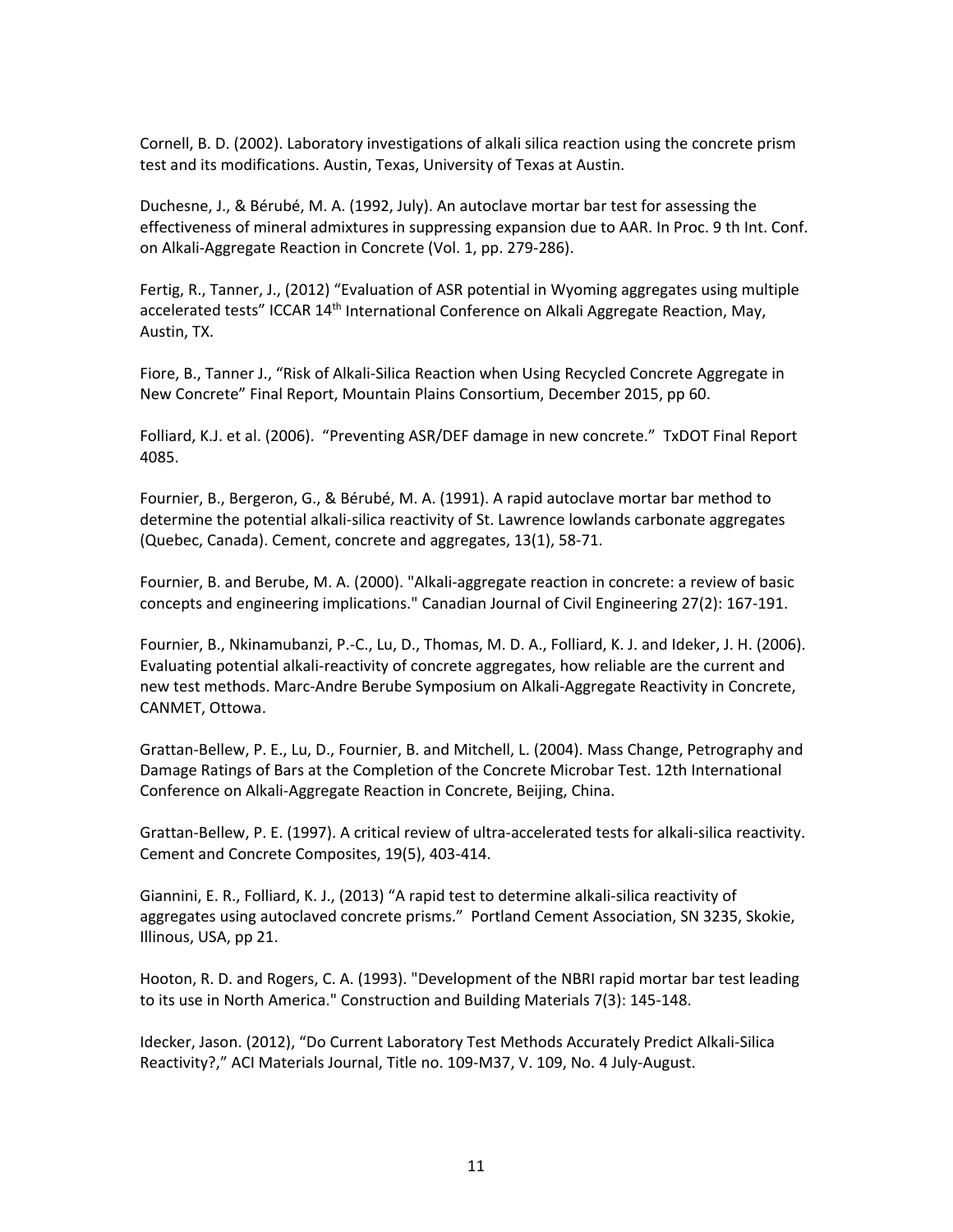Ideker J., Adams M., Tanner J., Jones A., (2012a) "Durability Assessment of Recycled Concrete Aggregates for use in New Concrete: Phase I" Oregon Transportation Research and Education Consortium (OTREC), OTREC RR‐11‐09, June 2012, pp 61.

Ideker J., Adams M., Tanner J., Jones A., (2014) "Durability Assessment of Recycled Concrete Aggregates for use in New Concrete: Phase II" Oregon Transportation Research and Education Consortium (OTREC), OTREC RR‐13‐01, July 2014, pp 98.

Ideker, J., Drimalas, T., Bentivegna, A., Folliard, K., Fournier, B., and Thomas, M. (2012b). "The Importance of Outdoor Exposure." 14th ICAAR. Austin, TX.

Kimble M., Fertig R., Hacker D., Tanner J., "Evaluation the Risk of Alkali‐Silica Reaction in Wyoming: Continued Evaluation of Field Specimens and Proposed Mitigation Strategies" Final Report, Federal Highway Administration, Wyoming Department of Transportation, FHWA‐WY‐ 15/04F, September 2015, pp 191.

Kimble M., Fertig R., Jones A., Tanner J., "Evaluation of ASR Potential in Wyoming Aggregates" Final Report, Federal Highway Administration, Wyoming Department of Transportation, FHWA‐ WY‐13/04F, October 2013, pp 156.

Kosmatka, S. H., Kerkhoff, B. and Panarese, W. (2002). *Design and Control of Concrete Mixtures*. Skokie, IL, Portland Cement Association.

Liu, C., Lee, C., Wang, W.C. (2011). "Study of autoclave methods for evaluating the alkali‐silica reactivity of aggregates." Journal of the Chinese Institute of Engineers, 34(5), 663‐670.

Lu, D., Fournier, B. and Grattan‐Bellew, P. E. (2006). "Evaluation of accelerated test methods for determining alkali‐silica reactivity of concrete aggregates." Cement and Concrete Composites 28(6): 546‐554.

Lu, D., Mei, L., Xu, Z., Tang, M., & Fournier, B. (2006). "Alteration of alkali reactive aggregates autoclaved in different alkali solutions and application to alkali–aggregate reaction in concrete:(I) Alteration of alkali reactive aggregates in alkali solutions". Cement and concrete research, 36(6), 1176‐1190.

Lu, D., Fournier, B., Grattan‐Bellew, P. E., Xu, Z. and Tang, M. (2007). "Development of a universal accelerated test for alkali‐silica and alkali‐carbonate reactivity of concrete aggregates." Materials and Strucutures 41(2).

Lu, D., Fournier, B., Grattan‐Bellew, P. E., Xu, Z. and Tang, M. (2008). "Development of a universal accelerated test for alkali-silica and alkali-carbonate reactivity of concrete aggregates." Materials and Structures 41(2).

Mielenz, R. C., Greene, K. T. and Benton, E. J. (1948). "Chemical Test for Reactivity of Aggregates with Cement Alkalies: Chemical Processes in Cement‐Aggregate Reaction." ACI Proceedings 44: 193‐219.